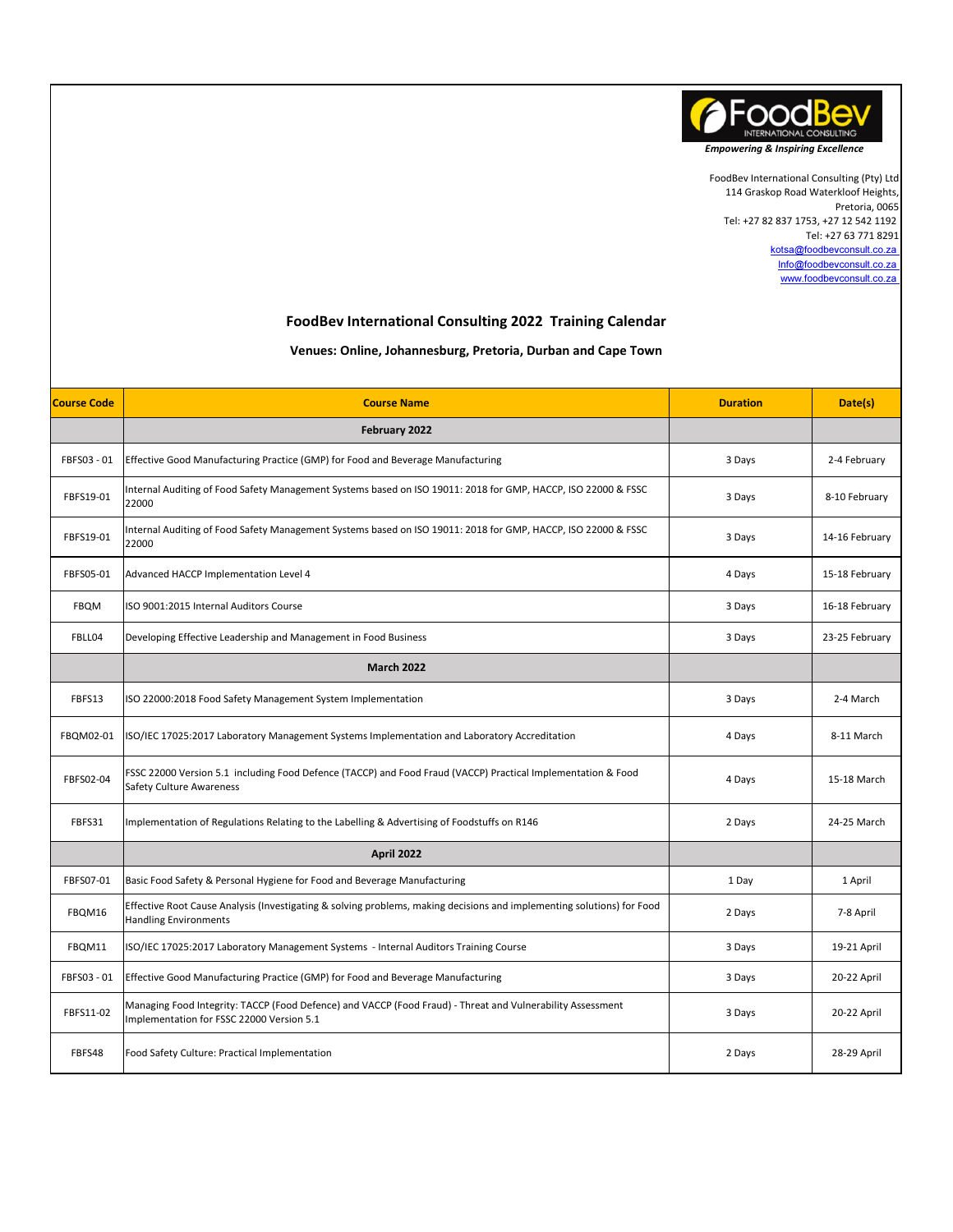| <b>Course Code</b> | <b>Course Name</b>                                                                                                                                                                                           | <b>Duration</b> | Date(s)      |
|--------------------|--------------------------------------------------------------------------------------------------------------------------------------------------------------------------------------------------------------|-----------------|--------------|
|                    | <b>May 2022</b>                                                                                                                                                                                              |                 |              |
| FBFS05-01          | Advanced HACCP Implementation Level 4                                                                                                                                                                        | 4 Days          | $3-6$ May    |
| FBQM12             | Good Laboratory Practice (GLP) based on ISO/IEC 17025:2017 Laboratory Management System                                                                                                                      | 2 Days          | 12-13 May    |
| FBFS42             | R638 Foodstuffs, Cosmetics and Disinfectants Act, 1972 (Act No. 54 of 1972) Regulations Governing General Hygiene<br>requirements for Food premises, the transport of food and related matters Including GMP | 3 Days          | 17-19 May    |
| FBQM10             | ISO/IEC 17025 Method Validation & Uncertainty of Measurement(Analytical Chemistry or Microbiology)                                                                                                           | 4 Days          | 24-27 May    |
| FBFS19-01          | Internal Auditing of Food Safety Management Systems based on ISO 19011: 2018 for GMP, HACCP, ISO 22000 & FSSC<br>22000                                                                                       | 3 Days          | 25-27 May    |
|                    | <b>June 2022</b>                                                                                                                                                                                             |                 |              |
| FBFS13             | ISO 22000:2018 Food Safety Management System Implementation                                                                                                                                                  | 3 Days          | 1-3 June     |
| FBQM02-01          | ISO/IEC 17025:2017 Laboratory Management Systems Implementation and Laboratory Accreditation                                                                                                                 | 4 Days          | 7-10 June    |
| FBFS02-04          | FSSC 22000 Version 5.1 including Food Defence (TACCP) and Food Fraud (VACCP) Practical Implementation & Food<br><b>Safety Culture Awareness</b>                                                              | 4 Days          | 21-24 June   |
| FBFS38             | <b>Effective Good Catering Practices</b>                                                                                                                                                                     | 3 Days          | 28-30 June   |
| FBFS31             | Implementation of Regulations Relating to the Labelling & Advertising of Foodstuffs on R146                                                                                                                  | 2 Days          | 29-30 June   |
|                    | <b>July 2022</b>                                                                                                                                                                                             |                 |              |
| FBFS07-01          | Basic Food Safety & Personal Hygiene for Food and Beverage Manufacturing                                                                                                                                     | 1 Day           | 1 July       |
| FBQM16             | Effective Root Cause Analysis (Investigating & solving problems, making decisions and implementing solutions) for Food<br><b>Handling Environments</b>                                                       | 2 Days          | 7-8 July     |
| FBQM11             | ISO/IEC 17025:2017 Laboratory Management Systems - Internal Auditors Training Course                                                                                                                         | 3 Days          | 13-15 July   |
| FBFS03 - 01        | Effective Good Manufacturing Practice (GMP) for Food and Beverage Manufacturing                                                                                                                              | 3 Days          | 20-22 July   |
| FBFS11-02          | Managing Food Integrity: TACCP (Food Defence) and VACCP (Food Fraud) - Threat and Vulnerability Assessment<br>Implementation for FSSC 22000 Version 5.1                                                      | 3 Days          | 26-28 July   |
| FBFS48             | Food Safety Culture: Practical Implementation                                                                                                                                                                | 2 Days          | 28-29 July   |
|                    | August 2022                                                                                                                                                                                                  |                 |              |
| FBFS05-01          | Advanced HACCP Implementation Level 4                                                                                                                                                                        | 4 Days          | 2-5 August   |
| FBQM12             | Good Laboratory Practice (GLP) based on ISO/IEC 17025:2017 Laboratory Management System                                                                                                                      | 2 Days          | 11-12 August |
| FBFS42             | R638 Foodstuffs, Cosmetics and Disinfectants Act, 1972 (Act No. 54 of 1972) Regulations Governing General Hygiene<br>requirements for Food premises, the transport of food and related matters Including GMP | 3 Days          | 17-19 August |
| FBQM10             | ISO/IEC 17025 Method Validation & Uncertainty of Measurement(Analytical Chemistry or Microbiology)                                                                                                           | 4 Days          | 23-26 August |
| FBFS19-01          | Internal Auditing of Food Safety Management Systems based on ISO 19011: 2018 for GMP, HACCP, ISO 22000 & FSSC<br>22000                                                                                       | 3 Days          | 29-31 August |